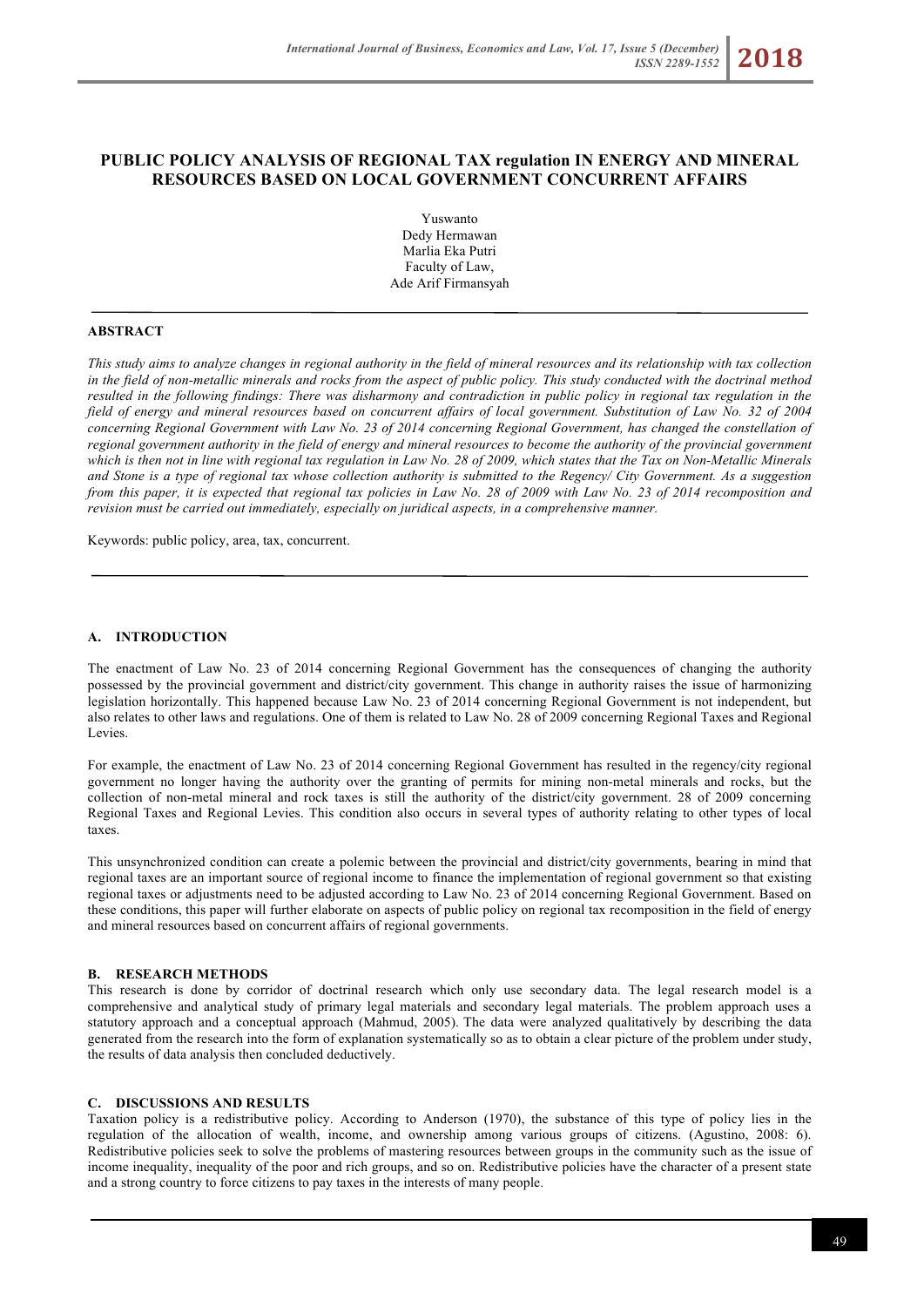The substance of the policy that is so important makes the policy-making process to be carried out to the fullest, so that it has a great power of change in the community to realize justice and prosperity for the people. Strong public policy and not failed public policy. Strong public policy is a public policy that has comprehensive strength in resolving public problems. According to Suharto (2005: 136-137), social policy is free from failure when it includes several variables below.

- 1. The mechanism and process of policy formulation are carried out appropriately.
- 2. Integration of policy planning and implementation.
- 3. Policy orientation is in accordance with the problems and needs of the community, for example social policies that are too oriented to consumptive assistance, without regard to increasing the capacity and independence of the local community.
- 4. Policies are not too rigid and regulate all aspects of people's lives to the smallest.
- 5. "Bottom up" and "top down" policies that are not elitist in meaning only involve certain groups that are considered experts.

According to Widodo (2008: 32-33), public policy is good when it has the power of logic. Logical evaluation resembles content analysis, this evaluation examines or examines (examines) the contents of certain public policies in detail. Empirical public policies are expressed in various forms, one of which is stated in legislation such as laws, regional regulations, regional head regulations and so on. The pattern and character of public policy according to Ripley (2000) in Indiahono (2009: 23), is called the policy cycle. The policy cycle begins with the agenda setting, formulation, implementation, evaluation, change and revocation stages and then returns to the initial stage and so on.

All public policies produced by the state or government must go through the policy cycle as described above. An important step that must be passed is the evaluation stage of public policy to examine various aspects of policy such as inputs, outputs, outcomes, benefits and impacts. Policy evaluation is the final phase of a public policy cycle that will produce recommendations on whether the policy is continued, improved, changed or revoked.

According to Todaro and Smith (2006), public policies are prepared in a complementary, integrated and mutually supportive manner in order to overcome a public problem, such as market intervention, taxation and the economy. Complementary, integrated and mutually supportive public policies can be realized when fulfilling 3 (three) elements, namely the existence of a series of policies specifically designed to intervene in a public problem, public policies aimed at making structural changes more specifically in certain sectors, and policies intended to distribute values fairly to the community.

Taxation policy aims to influence national and regional economic activities which ultimately in order to increase state income. The higher the state's increase in the taxation sector, the better the quantity and quality of development, which ultimately affects the community itself. To optimize regional revenues from the taxation and levy sector, the government has issued this policy through Law No. 4 of 2009 concerning Mineral and Coal Mining, Law No. 28 of 2009 concerning Regional Taxes and Retributions. This policy replaces the old policy, namely Law No. 18 of 1997 and Law No. 34 of 2000 concerning Taxes and Retributions.

Law No. 28 of 2009 concerning Regional Taxes and Retributions has an important purpose in order to increase regional financial capacity from aspects of tax revenue and regional regulations, so that PAD will increase. The birth of the tax law at the same time provides legal certainty to the community for the actions of the regional government in collecting tax objects that are justified by law.

Through the new tax and retribution law, local governments are given great authority to manage various types of taxes, one of which is a tax on non-metallic minerals and rocks. This authority has been ongoing since 2009 until now. The new tax and retribution law after the issuance of the Regional Government Law No. 32 of 2004 concerning Regional Government, so that Law No. 28 of 2009 concerning Regional Taxes and Retributions is a follow up to the old regional government laws. This can be observed from the section weighing the regional tax and retribution law, namely: "that with the enactment of Law Number 32 Year 2004 concerning Regional Government as amended several times, the latest by Law Number 12 of 2008 concerning Second Amendment to Law - Law Number 32 of 2004 concerning Regional Government and Law Number 33 of 2004 concerning Financial Balance between the Central Government and Regional Government, but the implementation of regional government is carried out by giving the broadest possible authority, accompanied by the granting of rights and obligations to carry out regional autonomy in the unity of the state administration system ". To be more clear, it can be seen in Article 158 paragraph (1) and (2) of Law Number 32 Year 2004 concerning Regional Government stating that regional taxes and regional levies are stipulated by laws which are further regulated by regional regulations.

Problems then arise after Law No. 32 of 2004 concerning Regional Government replaced by Law No. 23 of 2014 concerning Regional Government. The issuance of the new regional government law has changed some affairs which were originally the authority of the district/city now turned into provincial government affairs, one of which is mining affairs. In article 14 paragraph (1) of Law No. 23/2014 it is stated that "Implementation of Government Affairs in the fields of forestry, marine affairs, and energy and mineral resources is shared between the Central Government and the Provincial Region". This provision is not in line with the provisions of Law No. 28 of 2009, which states that the Tax on Non-Metallic Minerals and Stone is a type of regional tax whose collection authority is submitted to the Regency/City Government.

Regional tax policy in Law No. 28 of 2009 with Law No. 23 of 2014 recomposition and revision must be carried out immediately, especially on juridical aspects, in a comprehensive manner. Strengthening policy from the juridical aspect is at least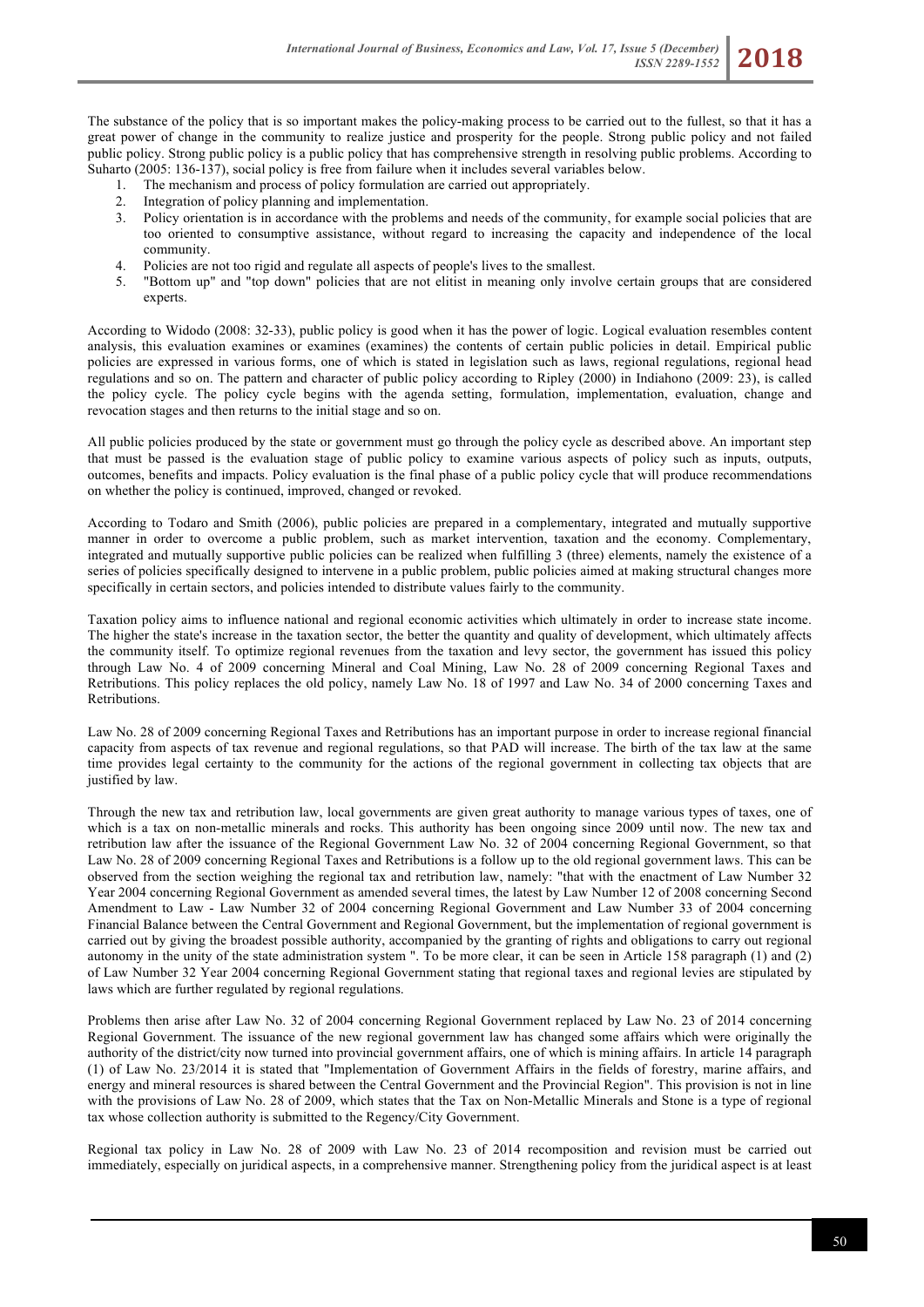done by conducting a comprehensive study of the contents of Law No. 28 of 2009 with Law No. 23 of 2014. Then a comparison of the contents of various relevant laws and regulations is also carried out.

Regional taxation policies, especially non-metallurgical mining and rock, and regional government policies, should be harmonious and harmonious. The policy of the regional government in regulating the affairs that are under the authority of the district / city regional government and the provincial government as the representative of the central government in the region. One of the regulated authorities is taxation authority, in this case the mining tax is not metal and rocks. In fact, the two policies contradict each other in terms of regulating the mining authority of minerba, not metal and rocks.

In the perspective of a successful, logical and professional public policy, the two policies are: Law No. 28 of 2009 with Law No. 23 of 2014, both are not yet optimal as a policy for that category. If viewed from the perspective of a successful or unsuccessful policy according to Suharto (2005: 136-137), the new regional government law policy is not compiled in a comprehensive manner that covers complete and accurate information, especially paying attention to and referring to Law No. 28 of 2009 concerning Regional Taxes and Levies which regulates the authority of mineral and coal taxes not metals and rocks. The comprehensive process of policy formulation will surely create resilient policies from all sides, both the content and implementation. The contradiction in the regulation of non-metal mineral and coal mining authority in the regional tax law and the new regional government law is a portrait of the weakness of juridical studies.

The conflicting policy practices in the management of taxation, especially the mineral and coal taxes are not metals and rocks, which are regulated in Law No. 28 of 2009 with Law No. 23 of 2014, also illustrates the low degree of logic in the policy. According to the perspective of policy logic, good public policy according to Widodo (2008: 32-33), in it has the power of logic in the formulation of objectives clearly and arranged simultaneously. Then in addition to having a clear goal, public policy, in this case the mineral and coal tax management policy is not metal and rocks, the policy must not be contradictory at a certain level with a number of other policies.

## **D. CONCLUSIONS**

There is disharmony and contradiction in public policy in regional tax regulation in the fields of energy and mineral resources based on concurrent affairs of regional governments. Substitution of Law No. 32 of 2004 concerning Regional Government with Law No. 23 of 2014 concerning Regional Government, has changed the constellation of regional government authority in the field of energy and mineral resources to become the authority of the provincial government which is then not in line with regional tax regulation in Law No. 28 of 2009, which states that the Tax on Non-Metallic Minerals and Stone is a type of regional tax whose collection authority is submitted to the Regency/City Government. As a suggestion from this paper, it is expected that regional tax policies in Law No. 28 of 2009 with Law No. 23 of 2014 recomposition and revision must be carried out immediately, especially on juridical aspects, in a comprehensive manner.

#### **REFERENCES**

- Indiahono, Dwiyanto. (2009). *Kebijakan Publik Berbasis Dynamic Policy Analysis* (Public Policy Based on Dynamic Policy Analysis). Gaya Media, Yogyakarta.
- Mahmud, Peter., (2005), *Penelitian Hukum* (Legal Research), Kencana Prenada, Jakarta, pp. xx.
- Rheza, Boedi, dkk. (2014). *Evaluasi Perda Pungutan di Era UU No. 28 Tahun 2009* (Evaluation of Perda on Levies in the Era of Law No. 28 of 2009). Laporan Penelitian Department of Foreign Affairs and Trade-Australian Government, Australian Aid, dan KPPOD. Jakarta.
- Suharto, Edi. (2005). *Analisis Kebijakan Publik: Panduan Praktis Mengkaji Masalah dan Kebijakan Sosial* (Analysis of Public Policy: A Practical Guide to Assessing Social Problems and Policies). Alfabeta. Bandung.
- Tim Penyusun, Lembaga Administrasi Negara. (2015). *Modul Pelatihan Analisis Kebijakan* (Policy Analysis Training Module). Jakarta.
- Todaro, Michael P. Dan Stephen C. Smith. (2006). *Pembangunan Ekonomi* (Economic Development) (Edisi Kesembilan, Jilid I). Jakarta. Erlangga.
- Widodo, Joko. (2008). *Analisis Kebijakan Publik: Konsep dan Aplikasi Analisis Proses Kebijakan Publik* (Public Policy Analysis: Concepts and Applications for Analysis of Public Policy Processes). Bayumedia, Malang.